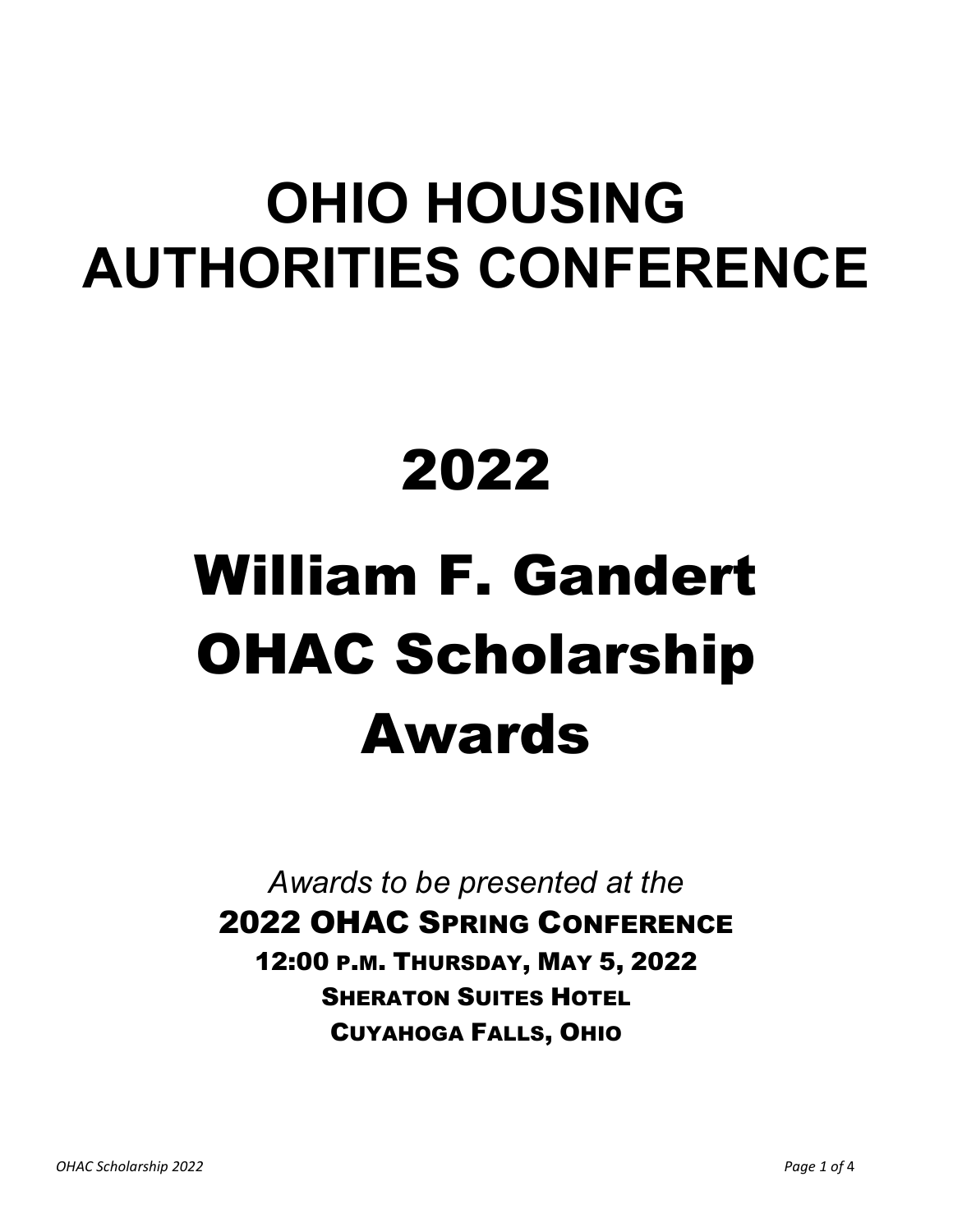### William F. Gandert OHAC SCHOLARSHIP APPLICATION

OHAC encourages academic excellence and personal and community responsibility among all scholarship applicants. The OHAC Scholarship Committee will offer **up to Six (6)** annual scholarships in the amount of **\$1,000.00** each for students enrolling in or attending an accredited college, university, community college, technical school, or vocational school.

#### *General Application Requirements and Eligibility Criteria of Applicants:*

#### **Status**

The **Applicant must be a Public Housing or Housing Choice Voucher (HCV) Resident** at time of application and the housing authority must be an OHAC Member.

#### **Minimum Grade Point Recommendation**

Recommended accumulative 3.0 grade point average (GPA) for high school seniors, re-entry adults and continuing education students. A passing score of 60 (prior to 2002) or 600 (after 2002) for GED participants.

#### **Letters of Recommendation**

All applicants must have two (2) letters of recommendations, i.e., a guidance counselor, principal, minister, or adult member(s) of your community. *(Those not related to the applicant).*

#### ■ Application Form

The application form must be completed in its entirety. Incomplete applications will not be considered.

#### ■ School Transcript/GED Certification

The applicant must submit a high school/transcript or GED Certification. For re-entry or continuing students please provide college transcripts.

#### **Essay**

Each applicant must submit a type written or printed essay, not to exceed 500 words, on the following topic: **"What and Who influenced you to further your education?"** In your response include obstacles you have overcome, short term goals and long-term goals.

#### **Deadline**

All applications must be submitted to the Executive Director of the housing authority or appropriate Housing Authority Representative. Deadline for receipt of applications to the Housing Authority is *March 18, 2022.*

| City, State, Zip: 2008. Experience of the State of Table 1999.                                                |                                                     |                 |
|---------------------------------------------------------------------------------------------------------------|-----------------------------------------------------|-----------------|
| Social Security Number: Date of Birth Contract of Birth Contract of Birth Contract of Birth Contract of Birth |                                                     | Age ___________ |
|                                                                                                               |                                                     |                 |
|                                                                                                               |                                                     |                 |
|                                                                                                               |                                                     |                 |
|                                                                                                               | TO BE COMPLETED BY HOUSING AUTHORITY REPRESENTATIVE |                 |

| Name of Housing Authority (HA): Erie Metropolitan Housing Authority |
|---------------------------------------------------------------------|
|---------------------------------------------------------------------|

HA Representative: Ralph Chamberlain Title: Executive Director

Director's or HA Representative's Signature:

HA Address: \_\_322 Warren Street \_\_\_\_\_\_\_\_\_\_\_\_\_\_\_\_\_City, State, Zip: \_Sandusky, OH 44870

Phone #: <u>(419) 625-0262 \_\_\_\_\_\_\_\_\_\_\_\_</u> FAX#: <u>(419) 621-4254 \_\_\_\_\_\_\_\_</u> E-mail: <u>.eriemetrohousing.org \_\_\_\_\_</u> Phone #: (419) 625-0262 FAX#: (419) 621-4254 rchamberlain@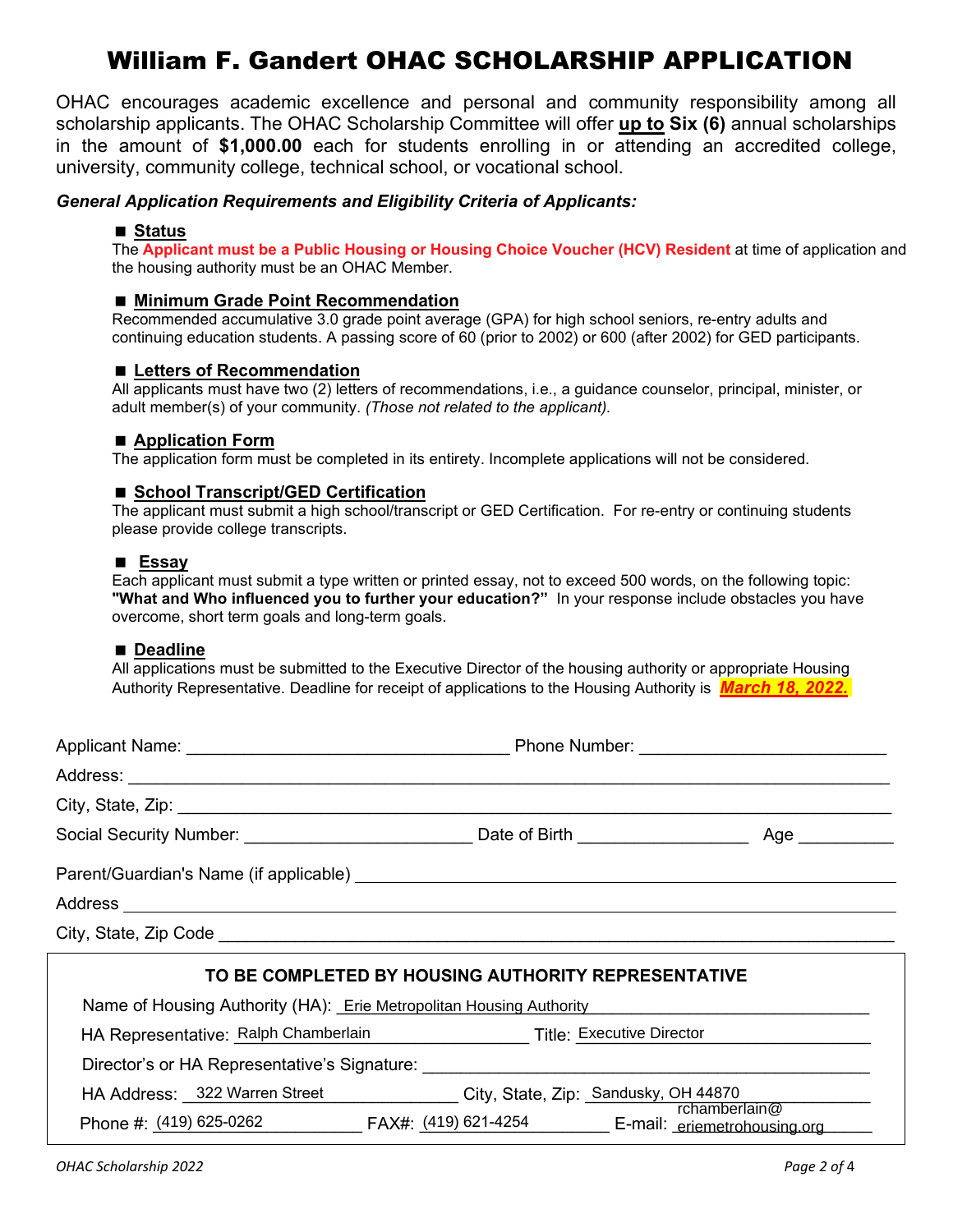| <b>William F. Gandert OHAC Scholarship Application</b><br>-Please Print or Type-                                                           |
|--------------------------------------------------------------------------------------------------------------------------------------------|
| Check the applicable one                                                                                                                   |
| $\Box$ Graduating Senior<br><b>Continuing Student</b> (started college right after HS and currently attending college)                     |
| Re-entry Adult (did not attended college 1 or more years after HS and is currently attending college)                                      |
|                                                                                                                                            |
| Date of HS Graduation OR GED Certification ________________________ (circle one) GPA or GED Score_____________                             |
| To be completed by those NOT currently enrolled in college/institution of higher learning                                                  |
|                                                                                                                                            |
|                                                                                                                                            |
|                                                                                                                                            |
| To be completed by those currently enrolled in college/institution of higher learning                                                      |
|                                                                                                                                            |
|                                                                                                                                            |
|                                                                                                                                            |
| Have you received any other financial assistance? If yes, list type of assistance and dollar amount received.                              |
| Summarize your academic achievements. (i.e., scholarships, honors, awards, etc)                                                            |
| List extracurricular school activities in which you are/were participating. (i.e., clubs, teams, etc)<br>Use a separate sheet if necessary |
| Indicate Community activities in which you are participating. (i.e., church, community service, etc)<br>Use a separate sheet if necessary  |
| Indicate any jobs, which you are holding or have held in the past.                                                                         |
| Indicate your future academic plans.                                                                                                       |
|                                                                                                                                            |